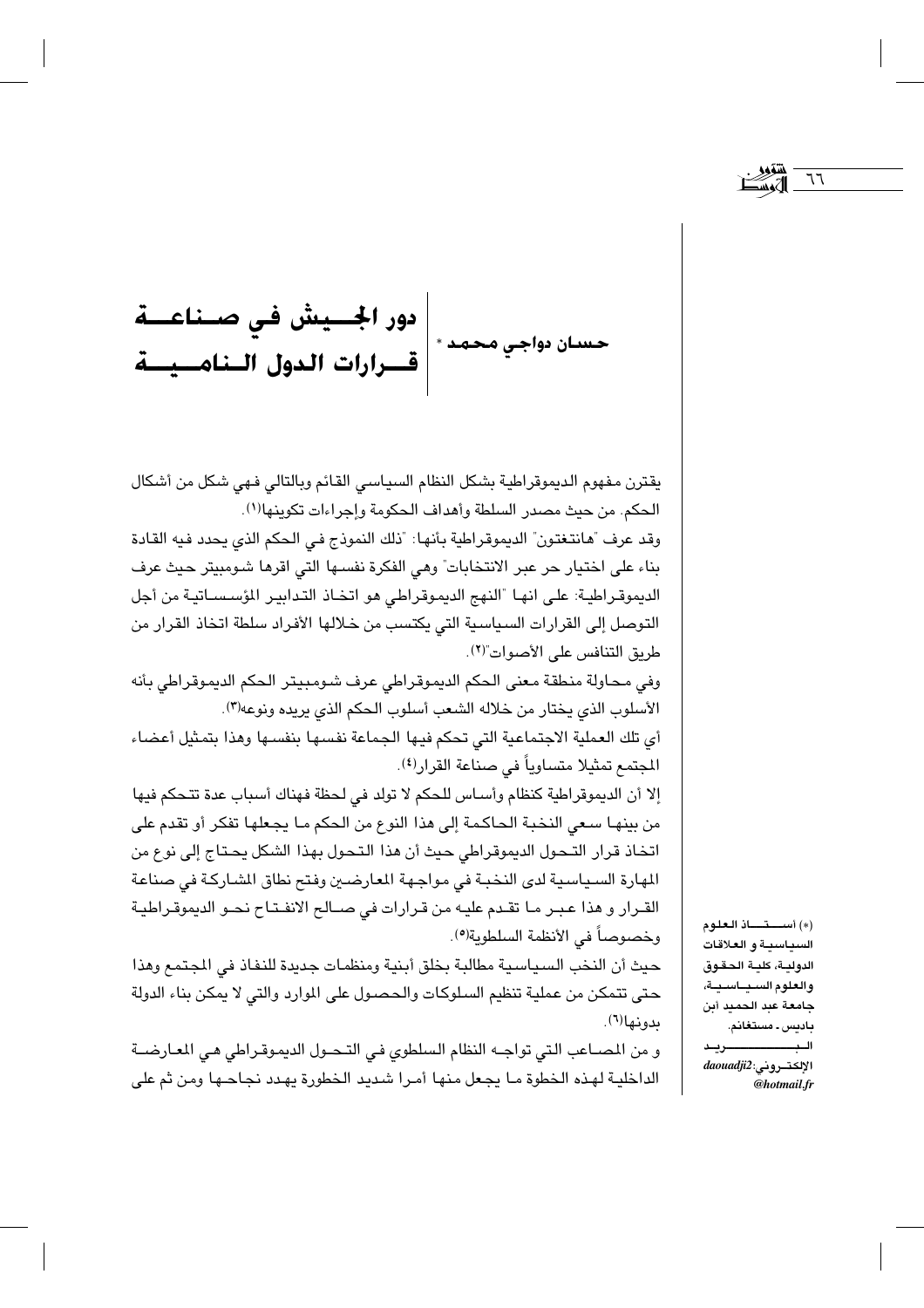$\gamma$ 

القائمين على هذا التحول تجديد النخبة تدريجاً و محاولة تجنب الاصطدام مع المحافظين داخل النظام وكي لا تفشل عملية التحول وهذا أمر مطروح في النظم الاشتراكية والعالم الثالث بخاصة(٧).

وترتبط الديموقراطية بصناعة القرار من حيث: ١ ـ الشـاركة السـياسية:حيث ترتبط الديموقراطية بشكل مبـاشـر بـحجم و شـكل الشـاركة السياسية في صناعة القرارات<sup>(٨)</sup>.

ويمكن صباغة علاقة الشاركة بالديموقراطية كالآتي:

كلما زادت الشاركة في صناعة القرار زادت الديموقراطية.

والربط بين الشاركة في صناعة القرار والديموقراطية هي الانتخابات التي تحدد صناع القرار وفق التوافق الشعبي أي بمعنى أخر عبر الانتخابات يمنح الشعب سلطة اتخاذ القرار لنخبة سياسية معينة وفق مدة زمنية محددة وهذا نوع من أنواع الديموقراطية التمثيلية والتي يستمد فيها القرار سلطته من الأسفل(٩).

ومن ثم فالانتخاب الشعبي لقمة صناع القرار هو جوهر العملية الديموقراطية لكون هذا الانتـخاب يمكن الشـعب من اختـيـار الفـرد أو المجمـوعة أو النخـبـة التي يرون أنها أكـثر انسجاما مع متطلباتهم و التي ستكون قراراتها استجابة لمطالبهم(١٠).

وترجع أهمية الانتخاب إلى أنها تمكن من استكمال أحد أهم شروط النظام الديموقراطي والتي يتوجب فيها أن تكون هيئة صناعة القرار محددة أي غير كبيرة و شاملة أي أن يتولى هذه الوظيفة من هم أدرى بأمور السياسة والحكم لكن وفق شروط محددة كتحديد فترة ووقت حكم هذه النخبة وأخذ هذه النخبة بالرأى العام(١١).

إلا أن وجود انتخابات لا يعد مرجعا أو مقياسا و حيدا للديمقراطية بل أحيانا العكس فقد تكون هناك انتخابات لكن شكلية ولا تعكس إرادة المواطنين أو الغالبية من الشعب(١٢) ما يجـعل مسـألة اسـتقـلال المؤسسـات في أداء وظائفـهـا عـامـلا مـهمـاً أخـر يجب أخـذه في الاعتبار عند دراسة مسألة الديموقراطية والقرار حسب جابريال ألموند(١٣).

٢ ـ العامل لثاني الذي يعكس ارتباط صناعة القرار بمسألة الديموقراطية هو مؤسسات اقتسام القوة و ممارستها حيث إن الشاركة في صناعة القرارات والقوانين التي يخضع لها الشعب متعلقة بنوع وشكل هذه المؤسسات(١٤).

ولقد تحدث "منتسكيـو" عن دور المؤسسـات الديموقراطية في صناعة القرار عند تحليله لصناعة القرار في النظام اليوناني حيث كان اليونانيون يشاركون في التشريع والقضاء وتنفيذ القوانين وهذا في ظل وجود مجلس الأمة الذي لا يضم كل أفراد الشعب ويعتبر هذا النموذج أكثر مشاركة في صناعة القرار وفق ما يسمى الديموقراطية التقليدية(١٥). ومن محاسن هذا النظام انه يقلل من احتمالات الصراع بين الشعب والنخبة السياسية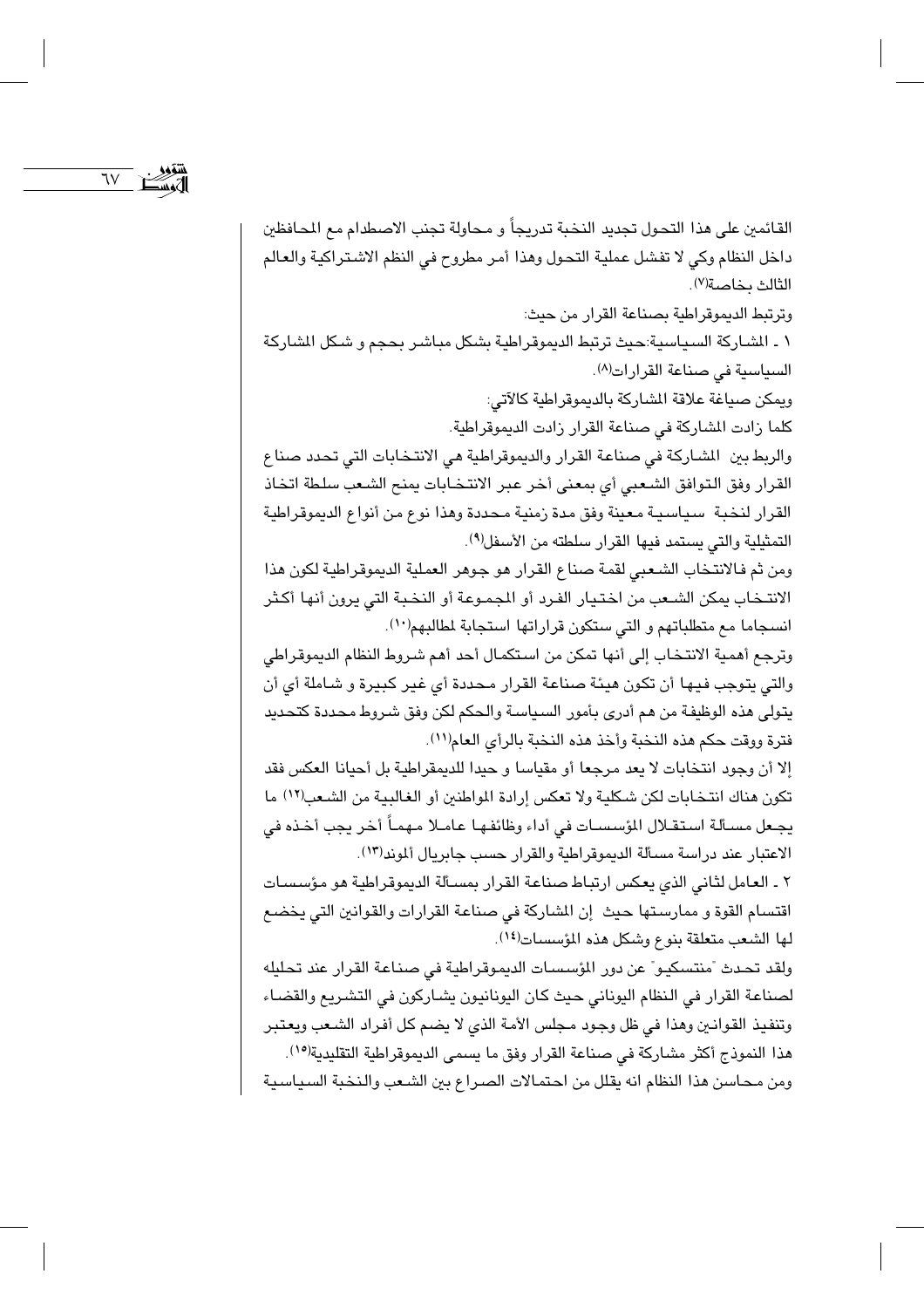القائمة ويقلل من احتمالات الثورة عليها وهذا بسبب توافق النخبة والشعب على مختلف القرارات عكس نظم الحكم الفردية التى تثير قراراتها اختلافا وتعارضا بين الشعب والجماهير ما يؤدى إلى الصراع(١٦). رغم محاسن النظام الديموقراطي التقليدي إلا أنه مستحيل التطبيق في الدول الحديثة ما أدى إلى بروز نوع أخر من الحكم تكون فيه صناعة القرار خاضعة للمبادئ الديموقراطية وهذا عبر انتخاب الشعب لمثلين عنه في دولة ذات مؤسسات(١٧). ويضـع روبرت جملة من الشروط التي يجب أن تتوافر في هذا النموذج المؤسساتي وهي: ١ ـ حق التحكم في القرارات هو في يد المسؤولين المنتخبين. ٢ ـ اختيار المثلين يكون سلميا ودوريا وفق انتخابات حرة و نزيهة وليس وفق القوة. ٣ ـ لكل أفراد الشعب البالغين حق التصويت. ٤ ـ حق ترشح أفراد من الطبقة الدنيا إلى المناصب العليا. ٥ ـ حق المعارضة ومحاسبة صانع القرار. ٦ ـ حرية المعلومات ومصادرها لجميع أفراد الشعب أو الشاركة في المعلومة(١٨). ٧ ـ حق تشكيل المؤسسات السياسية كالأحزاب والمنظمات...الخ(١٩). وتملك المؤسسات حق صناعة القرار عبر امتلاكها القدرة على ممارسة الحكم اثر الاختيار السياسي الشعبي لها(٢٠). إن قيام هذ النوع من الحكم وفق هذه الشروط يجب أن يخضـع لشروط ممهدة أو مسـاعدة في ظهوره أهمها ظرورة أن تتسم هذه المؤسسات التمثيلية بحرية المعلومات(٢١). ولقد كان موسكا أول من أشاد بأهمية النظم التمثيلية و التي رأها كأهم نموذج يوفر قدرا من المساواة لكل أفراد المجتمع في بلوغ مستوى النخبة(٢٢). وتأكيدا على الفكرة نفسها لم يخرج مانهايم على التسليم باستحالة حكم الغالبية، إذ رأى أن النظام التمثيلي يسعى إلى ضمان الاستقرار وتجنب الفوضى، لكن في الوقت نفسه تنتدب أقلية للحكم وهذا لتعقد عملية الحكم وهذا حسبه لكون الحكام والنواب هم من يملكون الحكم وليس الجماهير كما تزعم النظرية الديموقراطية التقليدية وهذا لا يعكس أى تعارض أو تناقض. لآن هؤلاء الحكام والنواب لا يحكمون سـوى بتفويض من الشـعب وهذا في رأى كارل مانهايم يشكل الوضع الطبيعي للديمقراطية بواسطة ألية الرقابة مادام تطبيق الديموقراطية بشكلها التقليدي أمر مستحيل(٢٣). وتنعكس قرارات النخبة المنتخبة على رؤية المكومين للنظام السياسي حيث وفق النموذج الديموقراطي يجب أن تكون هذه القرارات انعكاسا لاختيار المجتمع لكونه مصدر لهالَّ<sup>14</sup>). إلا أن النظام التمثيلي لا يعني أن صناعة القرارات سوف تصب في صـالح الجماهير لكونهم مصدر السلطة، حيث يمكن أن تكون قرارات النخبة المنتخبة ضد مصالح الناخبين

٦٨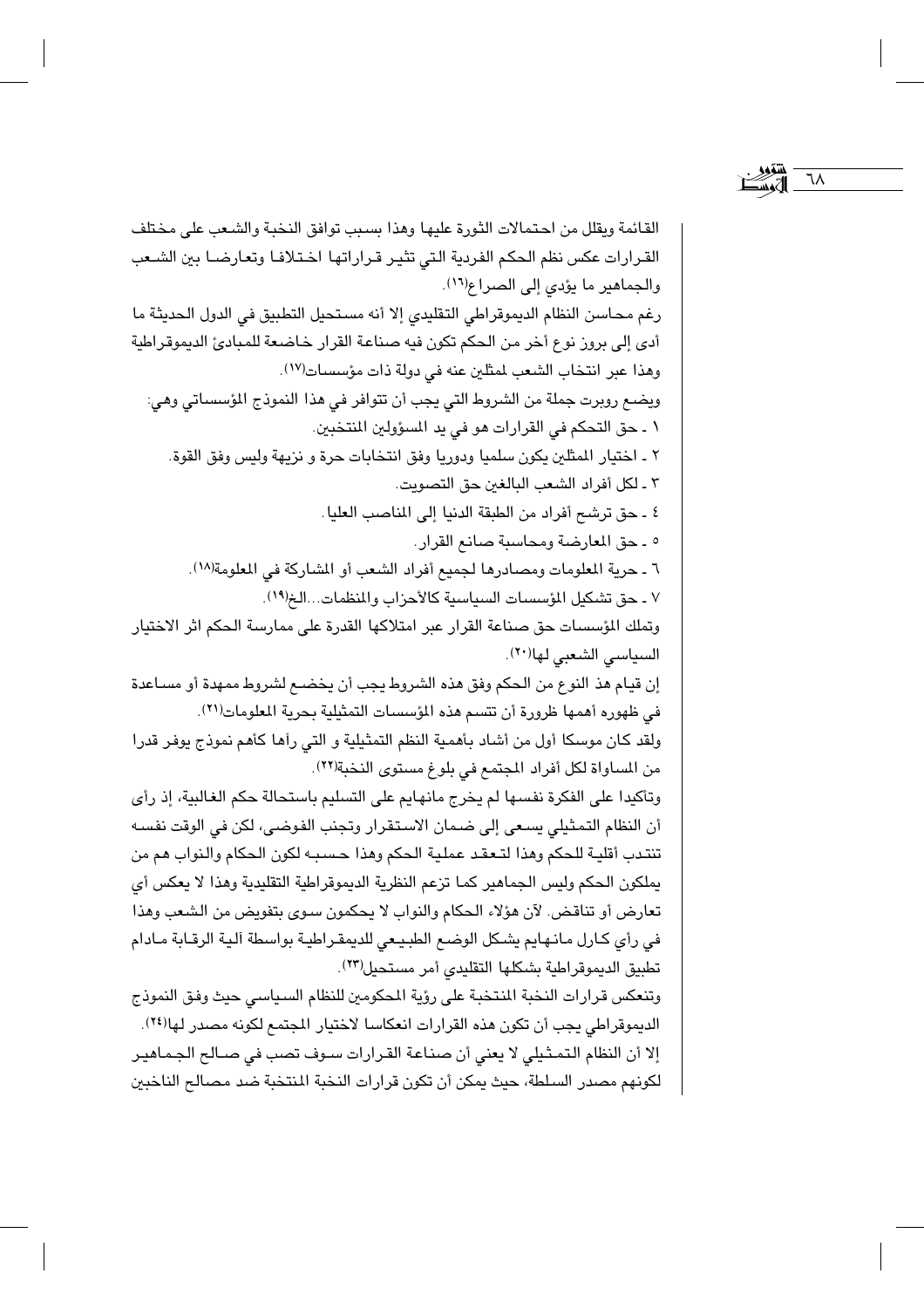$79$   $\sum_{\mu}$ 

وتمس مصالحهم وفق ما يسمى سـوء اسـتـخدام السلطة المنوحـة من قـبل الشـعب مـا ينعكس سلبا على مستوى الثقة بين الحكام والمحكومين وقد تؤدي للثورة عليه أحيانا<sup>(٢٥)</sup>. ويتم اللجوء إلى قاعدة الأغلبية في صناعة لقرارات في حالة وجود خلاف بين أعضاء جماعة ما حول قرار معين(٢٦).

إن المشاركة الشعبية في صناعة القرار عبر انتخاب ممثلين هي أسلوب ديمقراطي بالمعنى العام إلا أن هذه المشاركة في المؤسسات لا تعني أن كل القرارات الصـادرة عن صـانع القرار هي قرارات ترضى جميع الأطراف حيث أن التوافق التام في كل القضـايا أمـر مستحيل تقريبا ومن ثم جاء مبدأ مهم في اتخاذ القرار هو مبدأ الأغلبية(٢٧).

إلا أن هذا النوع من اتخاذ القرار وفق قاعدة الأغلبية يتعارض مع مفهوم الديموقراطية التقليدي حيث أنها تعني تشـارك جـمـيـع أفـراد الشـعب على قـدم المسـاواة فـي اتخـاذ القرارات ومبدأ الأغلبية ليس سوى الحل الوسط بين وجهات نظر مختلفة التي لا يمكن لها التوافق التام(٢٨). وقد تكون القرارات الصادرة وفق قاعدة الأغلبية ديمقراطية إذا أخذت في الاعتبار مختلف وجهات النظر الفريبة واحترام حقوق الأقلية(٢٩).

ومبدأ الأغلبية في صناعة القرار يساعد في تفادي الانسداد و تعطيل اتخاذ القرارات من جهة ومن جهة أخرى تواجد الأسس الديموقراطية في النظام يمكن للأقلية من التحول إلى أغلبية في استحقاقات انتخابية أخرى وفق مبدأ التبادلية ما يؤدي إلى ترسيخ فكرة احترام الغالبية للأقلية عند اتخاذ القرارات إلا أن هذا لا يتعلق بالقرارات المهمة التي تمس الحياة السياسية والأسس الديموقراطية والحقوق السياسية والتى يمكن أن تستغل الأغلبية و ضعها القانوني للمساس بحقوق الأقلية وإصدار قرارات ضدها تكرس لها النفوذ السياسي في المستقبل حيث يجب أن يكفل الدستور هذه الحقوق وهنا يبرز دور المؤسسات في التوفيق بين صناعة القرار والديموقراطية التي يجب أن تكون القرارات في صالحها وليس العكس"(٣٠).

## مفهوم النخبة العسكرية

لقد اهتم منظرى الصفوة بالدور السياسى للجيش وعلى رأسهم موسكا الذي درس الدور الذي يمكن أن تلعبه الصفوة العسكرية في الحكم، باعتبارها قلة تمارس عملية الضبط السياسي على الأغلبية من خلال تتبعه إمكانياتها وأسلوبها في ممارسة السيطرة في المحتمع(٣١).

وقد أشـار رايت ميلز مـن خلال دراسته لنخبة القوة في المجتمع الأمريكي إلى دور النخبة العسكرية من خلال توضيحه لدور الأفراد المتحكمين في المؤسسات الكبرى في المجتمع ومن بينها الجيش(٣٢).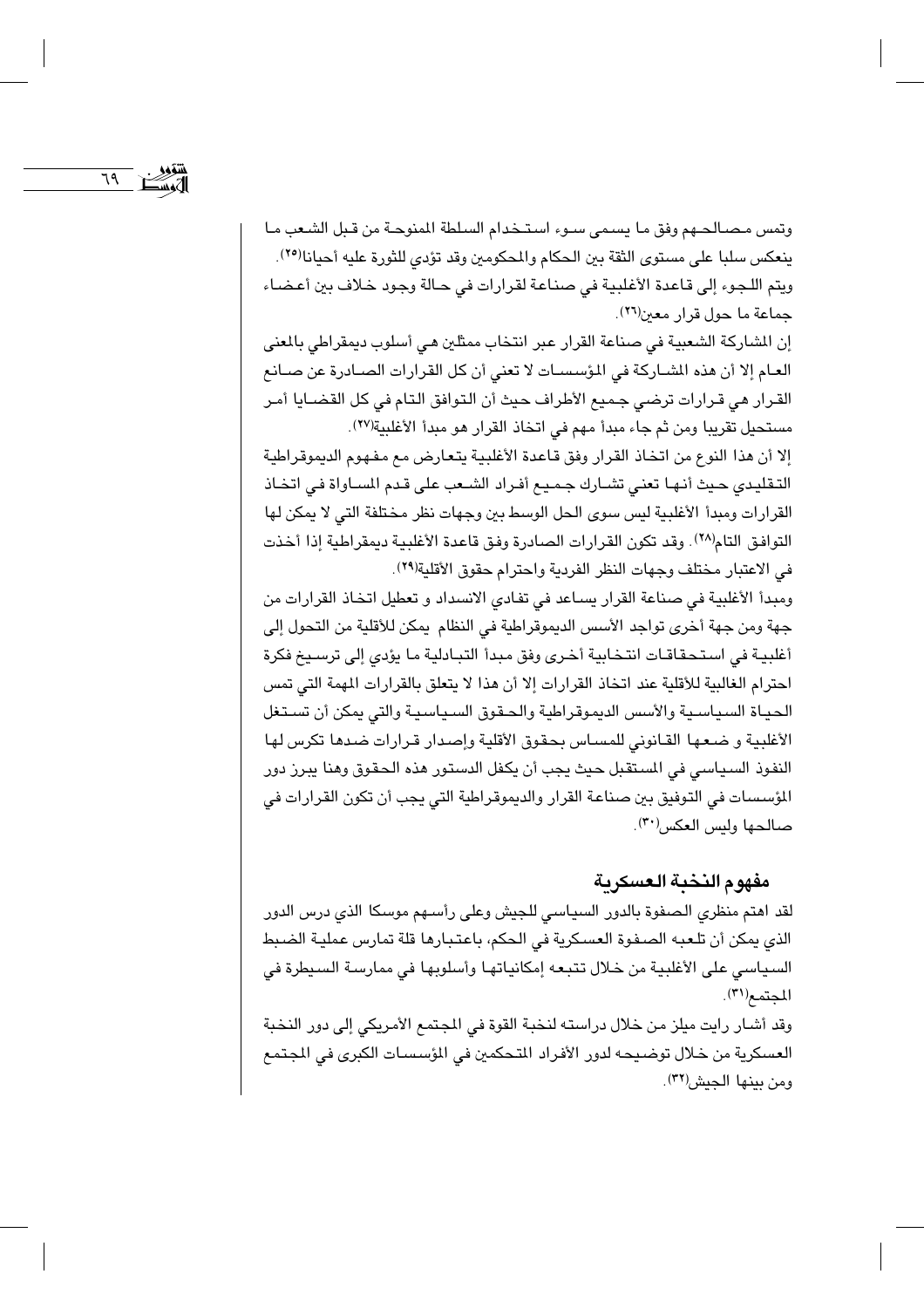لقد ابرز ماكس فيبر أهمية الصراع من أجل السيطرة على وسائل الحكم فهو ينظر إلى التـاريخ الأوروبي منذ عـهـد الإقطاع على انه اسـتـعـراض للتنافس بين الحكام من اجل السيطرة على الوسائل المادية والعسكرية التي كانت موزعة نسبيا في المجتمع الإقطاعي ومن خلال هذه الفكرة تظهر أهمية المؤسسة العسكرية باعتبارها مصدر من مصادر القوة والسلطة في المجتمع مما قد يجعل السيطرة على هذه المؤسسة أو وسائلها مصدر لامتلاك السلطة في المحتمع(٣٣).

 $\vee$ .

ولقد أرجع رايت ميلز دور الجيش في المجتمع انطلاقا من بعده النظامي حيث إن شغل المناصب العليا في الجيش يعطي لصـاحب المنصب دوراً في السلطة داخل المجتمع لكن ليس بشكل فردي بل بالتوافق مع بقية القطاعات الأخرى الحساسة في المجتمع وهي السياسة والاقتصاد (٣٤).

وتمثل النخبة العسكرية في دول العالم الثالث شكل من أشكال التحول الاجتماعي في السلطة حيث غالبا ما تصعد هذه النخبة نتيجة ظروف اجتماعية وسياسية سيئة يتسبب فيها النظام القائم بحيث تتبنى هذه النخبة مسألة التغيير نتيجة لارتباطها بالطبقة البسيطة والمتوسطة وتميزها بروح الانضباط(٣٥).

وقد كان تفسير ماكس فيبر لأنماط الشرعية من بين أهم الخلفيات النظرية التي أبرزت دور النخب العسكرية من خلال طرحـــه للنمط الكاريزمي للسلطة القـائم على الولاء لفـرد أو لجماعة معينة بناء على تميزه أو تميزها أو ما يمكن أن يأتي به هذا الفرد أو الجماعة وهي أحد أشكال سيطرة الجيش على السلطة التي غـالبـا مـا تقـترن فـيـها الكاريزمـا بالدور البطولي لقائد الجيش أو المؤسسة العسكرية بعامة(٣٦).

ويرتبط النموذج الكاريزمي في شرعية الحكم بالجيش نظرا للظروف التي تسبق هذا النوع من الحكم وخصـوصــاً الـحروب والأزمـات التي يبرز فيـها دور الـجيش بـعد الانتصـار في الحرب كحروب التحرير مثلا(٣٧).

وفي إشـارة إلى الشكل القـانوني لسـيطرة القـائد الكاريزمي أو المؤسسة العسكرية فـقد لاحظ ماكس فيبر تحول هذا النوع من القيادة و الشرعية إلى نمط للسلطة القانونية وفق قواعد الروتين المقررة(٣٨).

أما عن دور النخبة العسكرية في الدول النامية فمرجع سيطرتها إلى الطبيعة اللأجتماعية للمجتمع مما يجعل من القوة والقهر أساس مهماً وضرورياً للسيطرة على الجتمع(٣٩). وتنبع وظيفة وأهمية النخية العسكرية انطلاقا من كونها مهيكلة مؤسسياتيا وفق نسق بيروقراطي حيث توجد هياكل عمودية وأفقية تساعد على سير و تنفيذ العمل فيها ومن خلال توريع العمل بين أجهزتها والتنسيق الكبير بين أجهزتها المختلفة وتعمل على تحقيق أهداف المؤسسة العسكرية التي تعد جزءا من أهداف المجتمع العام وفي بعض الدول تعد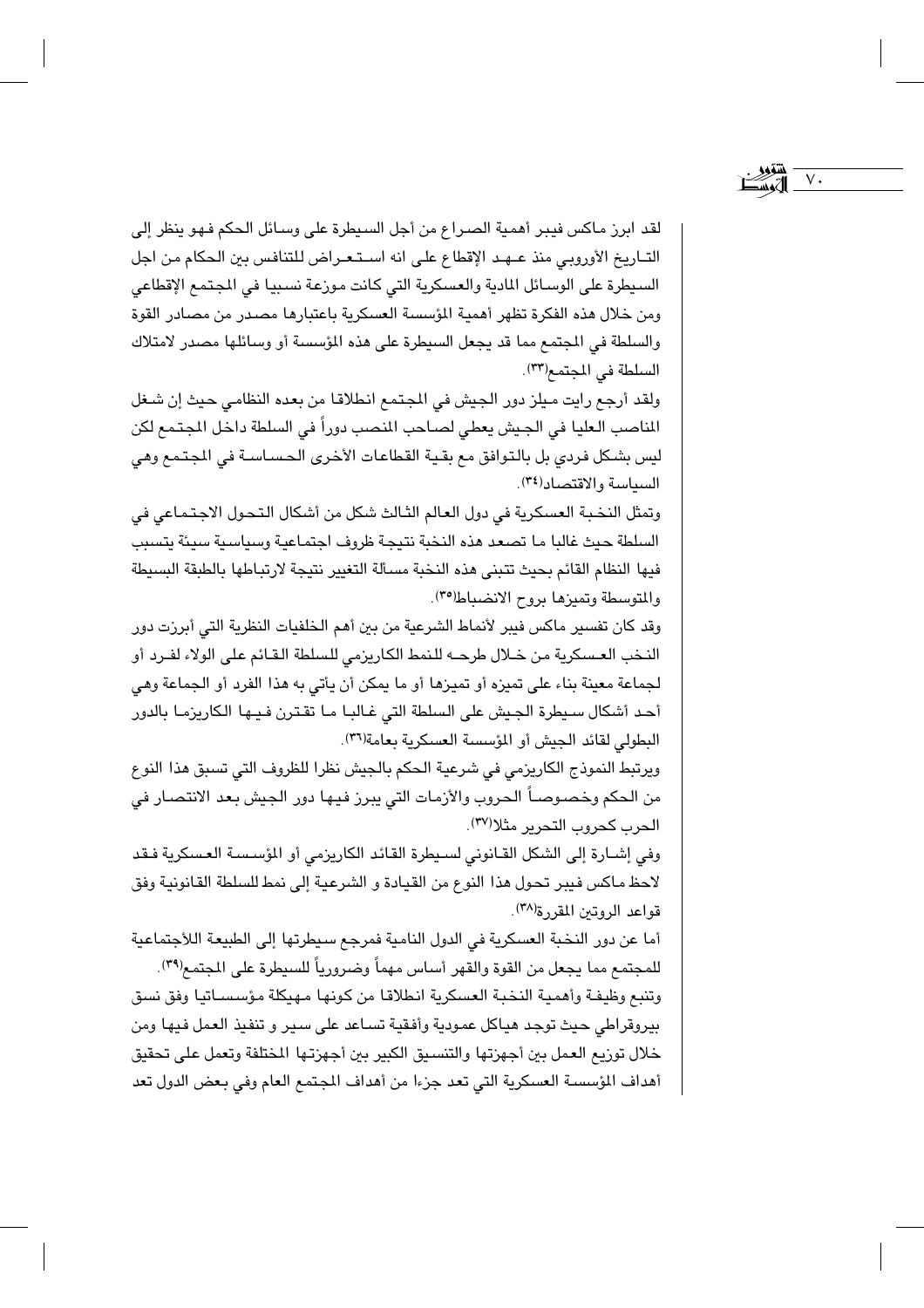$\vee$ 

أهداف المؤسســة العــسكرية هي أهداف المجــتــمع والـواجب علـى الكل الإذعــان لـهــا وتنفيذها(٤٠).

ومن الناحية الاجتماعية ترجع أهمية النظم العسكرية في قيام جماعاتها وهياكلها القتالية المنظمـة في الدفـاع عن الوطن من مـخـتلف الأخطار والتـهديدات الـخـارجـيـة الـتي يمكن أن يتعرض لها وكذلك في حفظ الأمن الوطني من أي خطر داخلي قد يهدد استقرار النظام وأمن المحتمع(٤١).

كمـا أن شكل و درجـة تطور المجـتـمـع لهـا عـلاقـة بالسبيطرة العسكرية فكلمـا زاد تـخلف الجتمع زادت درجة سيطرة النخبة العسكرية وكـانت درجـة تدخلها اكـبـر بسـبب الإيديولوجية الوطنية والقومية المنتهجة من قبل هذه الفئة وهذا ما تتميز به دول أمريكا اللاتينية أفريقيا دول شرق أوروبا سابقا (٤٢).

كما أن النظم العسكرية هي جزء لا يتجزأ من الجتمع الكلي الذي يتشكل من انساق أخـرى حـيث أن ممارســة المؤســســة العسـكرية لوظائفــهـا لا تتم من دون عـلاقــة بالنظم المجتمعية الأخرى وخصوصاً تلك السياسية والاقتصادية حيث تشكل هذه النظم الثلاثة عـلاقــة تكامليـة وهـى نفس فكرة "رايت مـيلز" عند دراسـتـه لنخـبـة القـوة فى المجـتـمـع الأمريكي(٤٣).

لقد اهتمت الدراسات بالدور الاجتماعى للجيش أما الدور السياسى للجيش فلم يحتل مكانة مـهمة ويعـود ذلك إلى أن الجـيش فى الدول الغـربيـة لم يكن له دور سـيـاسـى بعـد الحرب العالية الثانية عكس الدول النامية وخصوصاً في السبعينات التي مثلت مرحلة بروز هذه الظاهرة بعـد وصــول نـخب من الـعـسكريـين الشــبــاب لســدة الـحكم فـي هذه الدول(٤٤).

وتعددت الأدوار السياسية للجيوش وحيث يلعب هذا الأخير أدوار مختلفة فقد يكون بمثابة جماعة ضغط في صناعة القرارات وقد يتعدى هذا الدور إلى المساهمة الفاعلة في تحديد السياسات العامة للوطن إلى درجة أعلى وهي فرض النظام الذي يراه أمثل للوطن وتغيير الحكومات قلب الحكومات...الخ<sup>(٤٥)</sup>.

وقد يكون للجيش دور سياسي بتفويض من الحكام الدنيين وفق مبدأ المصلحة المتبادلة حيث إن لكل سياسي أو حاكم مجموعة من القادة العسكريين الذين يعتمد عليهم في تثبيت سياسته وأركان حكمه حيث أن السياسي لا يمكنه تحقيق الاستمرارية والاستقرار في حكمه دون دعم و مساندة الطرف العسكري كما أن العسكري يعتمد في الوقت نفسه على السياسي في البقاء في منصبه وضمان استمرارية هيبة و قوة المؤسسة العسكرية وفق علاقة مصلحية تبادلية وضرورية وخصوصاً بالنسبة إلى الرجل السياسي والمدني الذي لا يملك إمكانيات القوة التي بيد الرجل العسكري<sup>(٤٦)</sup>.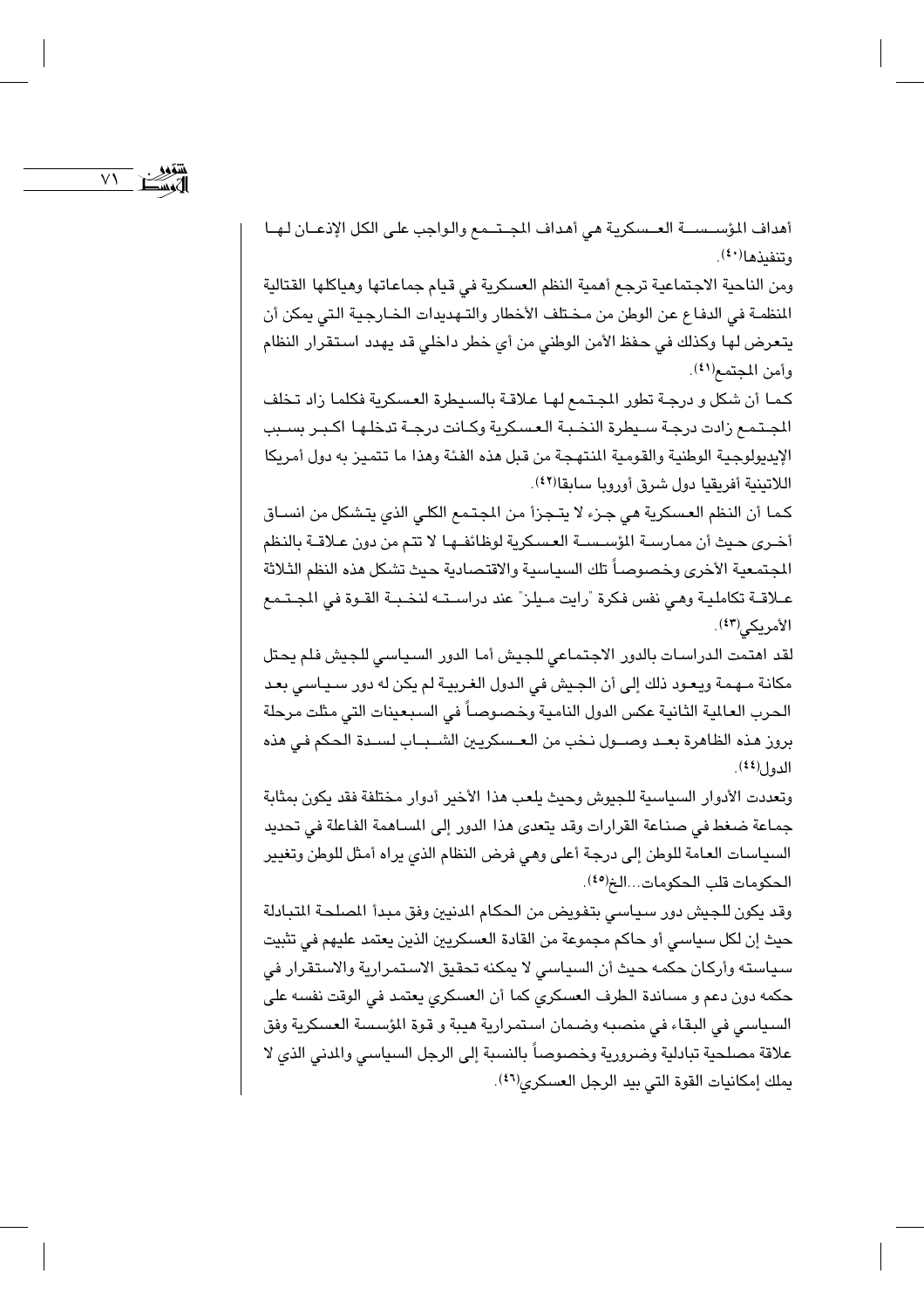$V\Upsilon$ 

أشكال حكم النخب العسكرية وفي محاولة لتفسير علاقة الجيش بالسلطة الدنية وضع "جون ماينو"ثلاثة أنماط لهذه العلاقة وهي: ١ ـ يكون فيه الجيش تحت تصرف السلطة الشرعية ويعمل على حماية الوطن و النظام. ٢ ـ يكون فيه الجيش متغيراً مهماً في صناعة القرار حيث يفرض وجـهة نظره و تقزيم دور السلطة المدنية في صناعة القرار. ٣ ـ يكون الجيش المتحكم الوحيد في العملية السياسية(٤٧). وقد وضع المفكر "أموس برلموتر" تفسيرا لسيطرة الجيش على السياسة ويسمى هذه الظاهرة "دولة البيروتورية" أي الدولة التي يكون فيها الجيش مصدر السلطة الشرعية ويعطى ثلاثة أنماط لحكم الصفوة العسكرية: ١ ـ الأقلية العسكرية الأوتوقر اطية: والتي تتركز فيها السلطة السياسية في يد الحاكم العسكري وتعتمد المؤسسة العسكرية على الولاء الشــخـصـي للقــائد ويســمي هذا الـنوع من الـحكم الـحكم الشــمــولي أو أحــد أشكاله(٤٨). و من أهم مميزات هذا النوع من الحكم هو العنف المارس من قبل السلطة اتجاه المواطنين وكذا تُحول الدولة إلى دولة بوليسية قمعية لا تقبل أي نوع من المعارضـة وعادة ما تتجسد السلطة في مثل هذا النوع من الحكم في شكل حزب وحيد يقوده شخص القائد<sup>(٤٩)</sup>. ٢ ـ الأقلية العسكرية الأوليغارشية: وتتكون السلطة التنفيذية فى هذا النمط من رجال عسكريين ويظهـر بسـبب تصـاعـد الصراعات داخل الأحزاب و الجماعات في المجتمع. ٣ ـ النمط العسكرى السلطوى: ويتميز بتحالف بين الجيش و المنيين من البيروقراطيين بخاصة وهذا بسبب سعيه إلى اكتساب التأييد خارج المؤسسة العسكرية(٥٠). وتختلف النخبة المدنية عن النخبة العسكرية في الحكم باختلاف الصفات والخصائص بين النموذجين التي تتلخص أهمها في: ١ ـ يتميز سلوك الرجل العسكري بالتشدد و العنف والانضباط أكثر من سلوك السياسي المدني. ٢ ـ في حالة الأزمة والحرب يكون سلوك العسكري أكثر خشونة نتيجة لطبيعة المهنة التي يمارسها ولضرورة الدور الذي يقوم به، في خلال هذه الظروف لحماية الوطن. ٣ ـ العسكري أكثر استهلاكا واستغلالاً للموارد بسبب عامل الحرب والخطر عكس المدنى الذي يميل إلى إنتاج وتوفير هذه الموارد،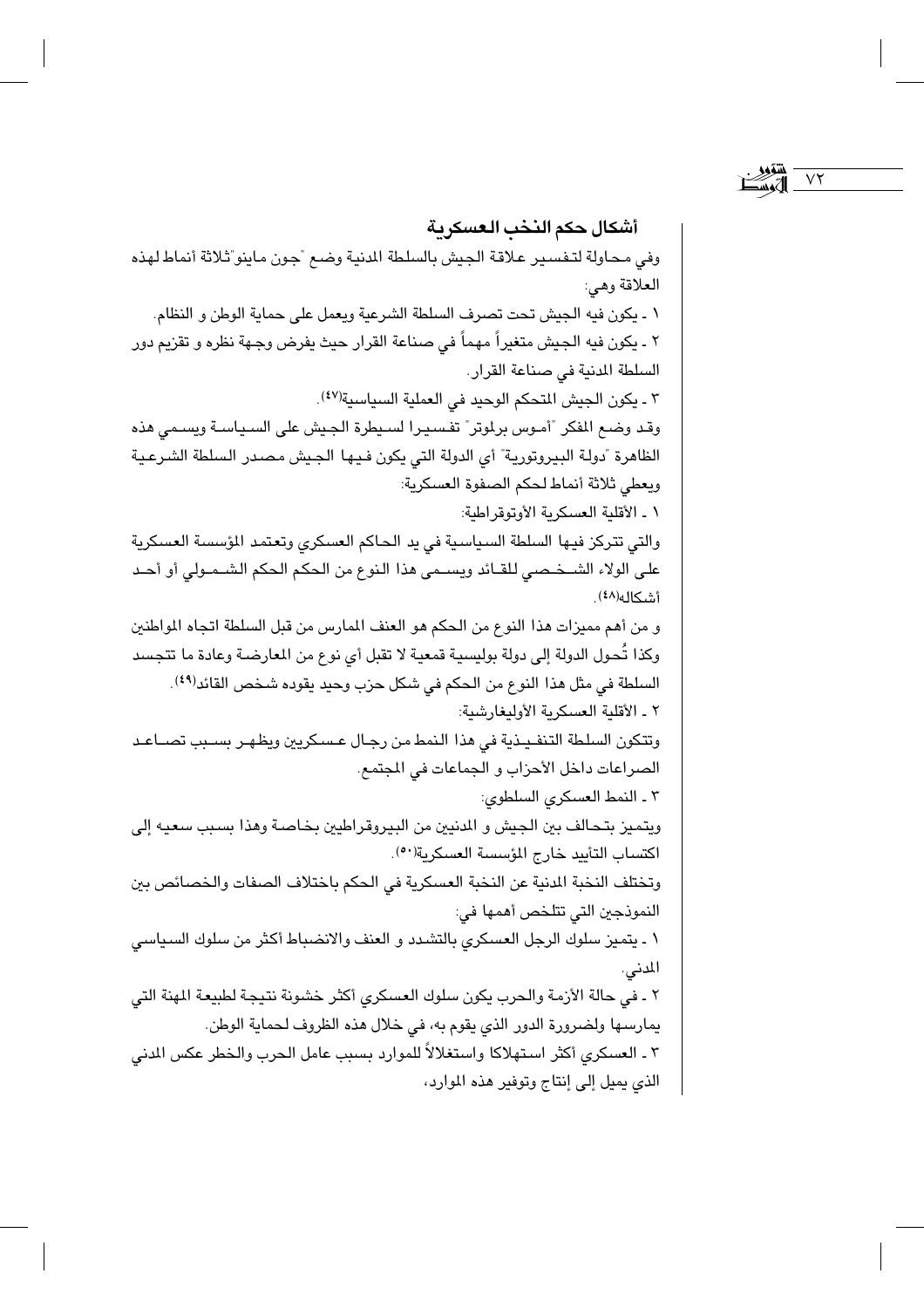$V\Upsilon$ 

٤ ـ ينظر العسكري إلى نفسه على أنه أكثر هيبة واحتراما وأعلى مكانة اجتماعية من المدنى بسبب المهنة التي يقوم بها في حماية الوطن(٥١). لقد حددت تصنيفات حديثة أنماط سيطرة النخبة العسكرية على الحكم وصناعة القرارات وخصوصاً في الدول النامية بأربعة أنماط وهي كالأتي: ١ ـ الجيش كحكم بين المؤسسات: وتنحصر وظيفته في الحفاظ على النظام واحترام النظام الاجتماعي القائم وعمله كجماعة ضغط وتسليمه الحكم لن يفضلونه مع إمكانية التدخل إن اقتضت الضرورة مرة أخرى. ٢ ـ الجيش الحارس لا المارس: ويتدخل الجيش هنا في حالة الأزمات الحادة أو بصفته حارس النظام أو صاحب المهام السـامية في الـحفـاظ على النظام السـياسـي القائم وهذا الـنوع من المهام يـنتج بسبب تعقد المجتمع مثلما هو الحال في الولايات المتحدة(٥٢). ٢ ـ الجيش الرقيب صاحب قوة الاعتراض: وينتشير هذا النمط من سيطرة النخبة العسكرية في النظم ذات الانقـلابات العسكرية الكثيرة التي يتميز فيها النظام بعدم الاستقرار حيث يصبح دور الجيش هو حفظ النظام ويظهر هذا النموذج في المجتمعات التي تتسع فيها الشاركة السياسية، مع افتقارها للنظام المؤسساتي الذي ينظم هذه الشاركة ما يجعل الجيش رقيبا على هذه الشاركة حيث يفتحها للطبقة الوسطى و يغلقها أمام الطبقة الدنيا(٥٣). وينطبق هذا النوع من الحكم على نظم العلم الثالث التي تتميز أحزاب ضعيفة و هشـة و تكون عرضة للإنقلابات العسكرية بصفة مستمرة<sup>(٥٤)</sup>. وتلجأ الصفوة العسكرية إلى هذا النمط في حالتين: أ ـ إذا انتصـر حـزب أو حـركـة في الانتـخـابات لا ترضـى بهـا الـؤسسـة العسـكرية مـثل الحزائر سنة ١٩٩٢. ب ـ إذا اتبعت السلطة سيـاسـات راديكاليـة أو إذا قـامت السلطة باسـتـقطاب جـمـاعـات راديكالية لا يرغب فيها الجيش مثلما حصل في تركيا في ١٩٩٦ و ١٩٩٧. ويمثل هذا النمط من حكم النخبة العسكرية مرحلة انتقالية قد يعود بعدها العسكريون إلى الثكنات أو ينتـقل الحكم إلى نمط أخـر من حكم النخـبـة الـعـسكرية هو نمط الجـيش الحاكم(°°). ٤ ـ الحش الحاكم: وفي هذا النمط لا يكون الجيش محايدا حيث يأخذ دوراً مـهـمـاً في السـيـاسـة و الحكم ويكون المقرر الأول وصـانع القـرار الأسـاسي، ومن بين أهم دعـاة هذا النوع من الحكم "لينين" الذي يرى ضرورة أن يأخذ الجيش زمام المبادرة السياسية قطعا للطريق ضد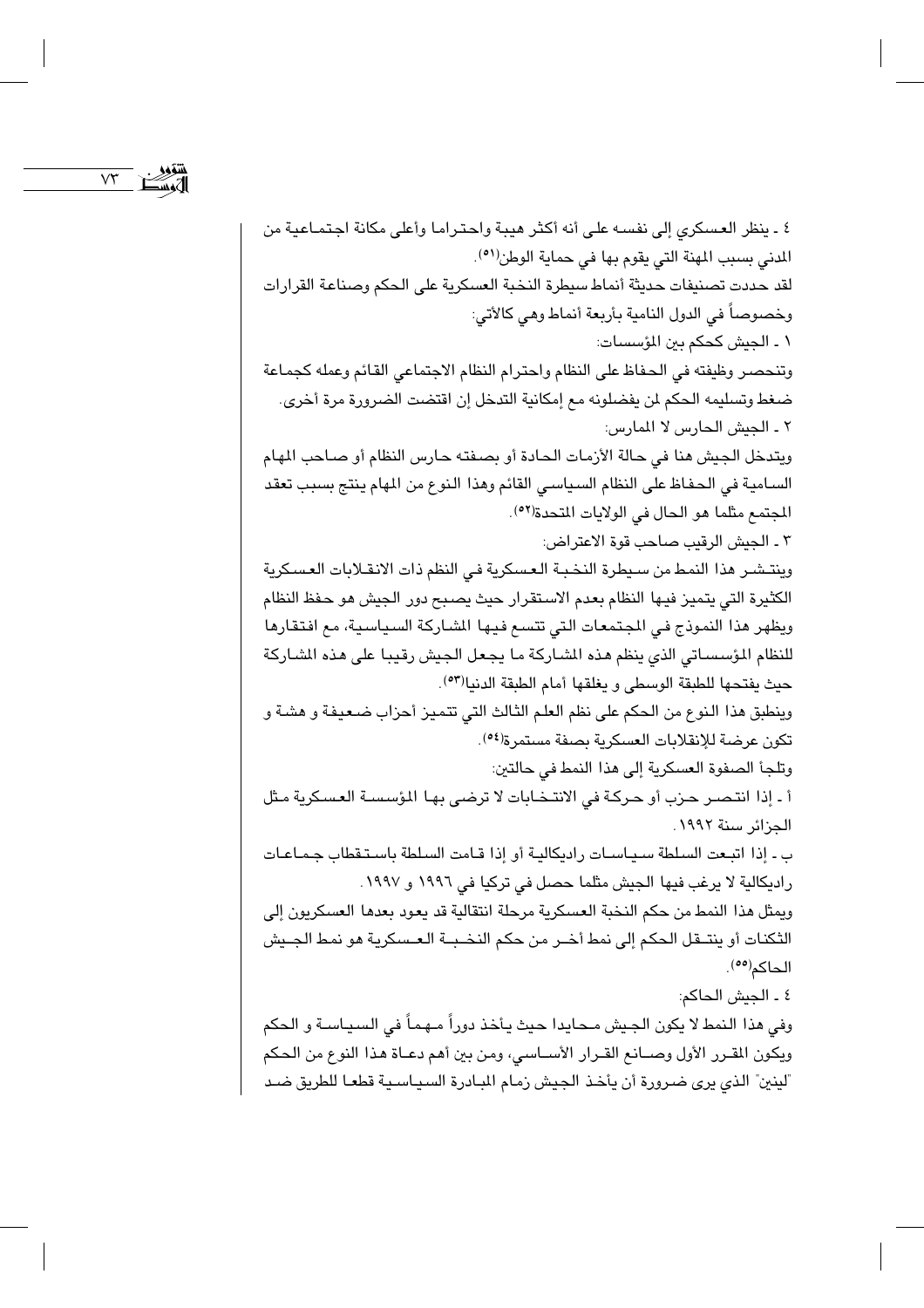$V\zeta$ 

البرجوازية التي تريد تحييده<sup>(٥٦)</sup>.

إلا أن تطور الحياة وفي مختلف الميادين، أدت إلى تغير سيكولوجي ووظيفي بالنسبة إلى العسكريين والسـياسـيين على حـد سـواء، حـيث أصـبـحت الظروف السـيـاسـيـة والعلميـة والدولية تحتم تلاحم العسكريين والسـياسيين وتغير في تفكير العسكري ونبذه للعنف كوسيلة للتعامل مع المجتمع وميله للحوار والتشاور والمشاركة، كما أن التطور التكنولوجي للأسلحة النووية، غير من تعامل العسكريين مع الأزمات الدولية، وأصبحوا يفضلون السلم والحوار وتجنب الحروب بسبب نتائجها المدرة(٥٧)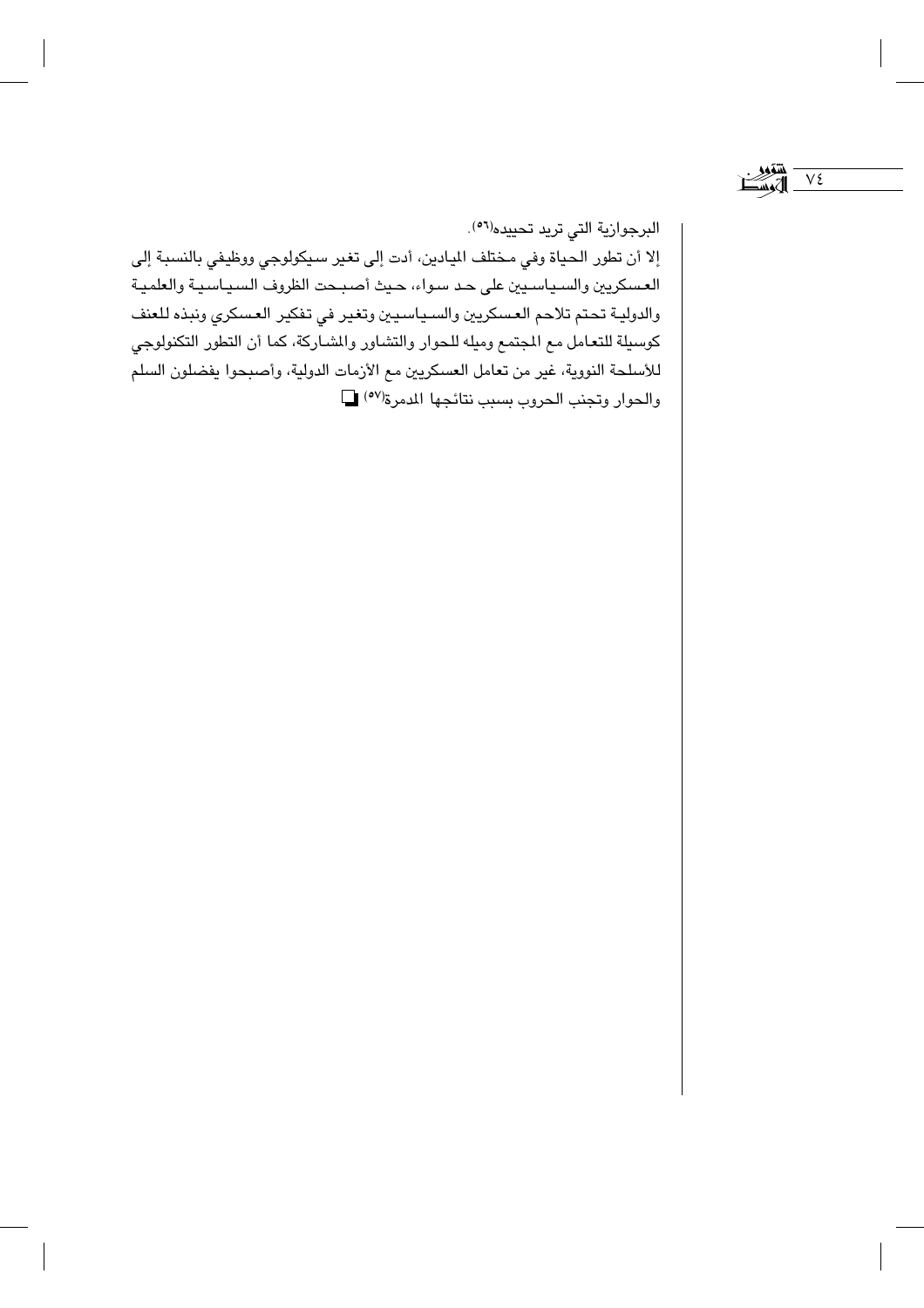$\vee$ 

## هوامش

- (١) صـاموئيل هـانتغتون، الموجة الثـالثة، ترجمة، عبد الوهاب علوب، ط١، (الكويت: دار سـعـاد الصـبـاح للطباعة والنشر، ١٩٩٣) ص ٢٤.
	- (٢) المرجع نفسه، ص ص، ٦٤ ـ ٦٥.
- Joseph SCHUMPETER (1942), capitalisme, socialisme et démocratie,  $(5)$  $p131.$
- (٤) عبد الحليم عباس قشطة، الجماعات و القيادة، (بغداد: دار الكتب للطباعة والنشر، ١٩٨١)، ص، ٨٦.
- (٥) بلقيس أحمد منصور، أبو أصبع، الأحزاب السياسية و التحول الديموقراطي (القاهرة: مكتبة مدبولي،  $\mathcal{M} \circ \mathcal{M}$ ی ۲٤ ـ ۲٥.
- (٦) جابريال ألموند، السياسة المقارنة، دراسات في النظم السياسية العالية، ترجمة أحمد على أحمد عناني (القاهرة: مكتبة الوعي العربي،١٩٧٠)، ص ٣٥ ـ ٣٦.
- (٧) عمار جفال، "المفهوم الاشتراكي للإصلاح السياسي"، ندوة الديموقراطية والإصلاح السياسي في الوطن العربي، جامعة القاهرة، كلية الاقتصاد و العلوم السياسية، سبتمبر ٢٠٠٥.
- (٨) أحمد سليمان أبو زيد، علم الاجتماع السياسي، )الإسكندرية :دار المعرفة الجامعية ٢٠٠٣)، ص ٤١١  $.515$
- Charles maccio, autorité, pouvoir, responsabilité3edition (France: edition  $(3)$ chronique sociale, 1991), p 168.
- (١٠) صـاموئيل هانتغتون، الموجة الثالثة، ترجمة عبد الوهاب علوب ط١، (الكويت: دار سـعاد الصـبـاح للطباعة والنشر)، ص ٦٧.
	- Joseph SCHUMPERTER, OP., cit: pp 131-132. (11)
		- (١٢) صاموئيل هانتغتون، المرجع نفسه، ص، ٦٩.
- (١٣) جابريال ألموند، السياسة المقارنة، دراسات في النظم السياسية العالية، مرجع سابق، ص ٤٦ ـ ٤٧.
- (١٤) روبرت دال، التحليل السياسي الحديث، ترجمة على أبو زيد ط٥، (القاهرة مركز الأهرام للترجمة والنشر، ۱۹۹۳)، ص ۱۰۰.
- Montesquieu (1748), DE L'ESPRITDES LOIS, deuxième PARTIE, (10) (QUEBEC : éditions électronique macintosh : 2002), pp 68-69. dans le site web.http://www.uqac.uquebec.ca/zone30/classiques des sciences sociales/index.html.
- Montesquieu (1748), DE L'ESPRIT DES LOIS.. troisième PARTIE, (17) (QUEBEC : éditions électronique, macintosh : 2002) p50.dans le site web, http://www.ugac.uguebec.ca/zone30/classigues des sciences sociales index.html.
	- (١٧) روبرت دال، التحليل السياسي الحديث، مرجع سابق، ص ١٠١.
- Claude, levy-le boger, psychologie des organisations, (Paris : presses uni- (14) versitaires de France 1974), p155.
	- (١٩) المرجع نفسه، ص ١٠٢ ـ ١٠٣.
- (٢٠) ناصيف نصار، منطق السلطة، ط١، (بيروت: دار أمواج للطباعة والنشر والتوزيع، ١٩٩٥)، ص ٣٥٠.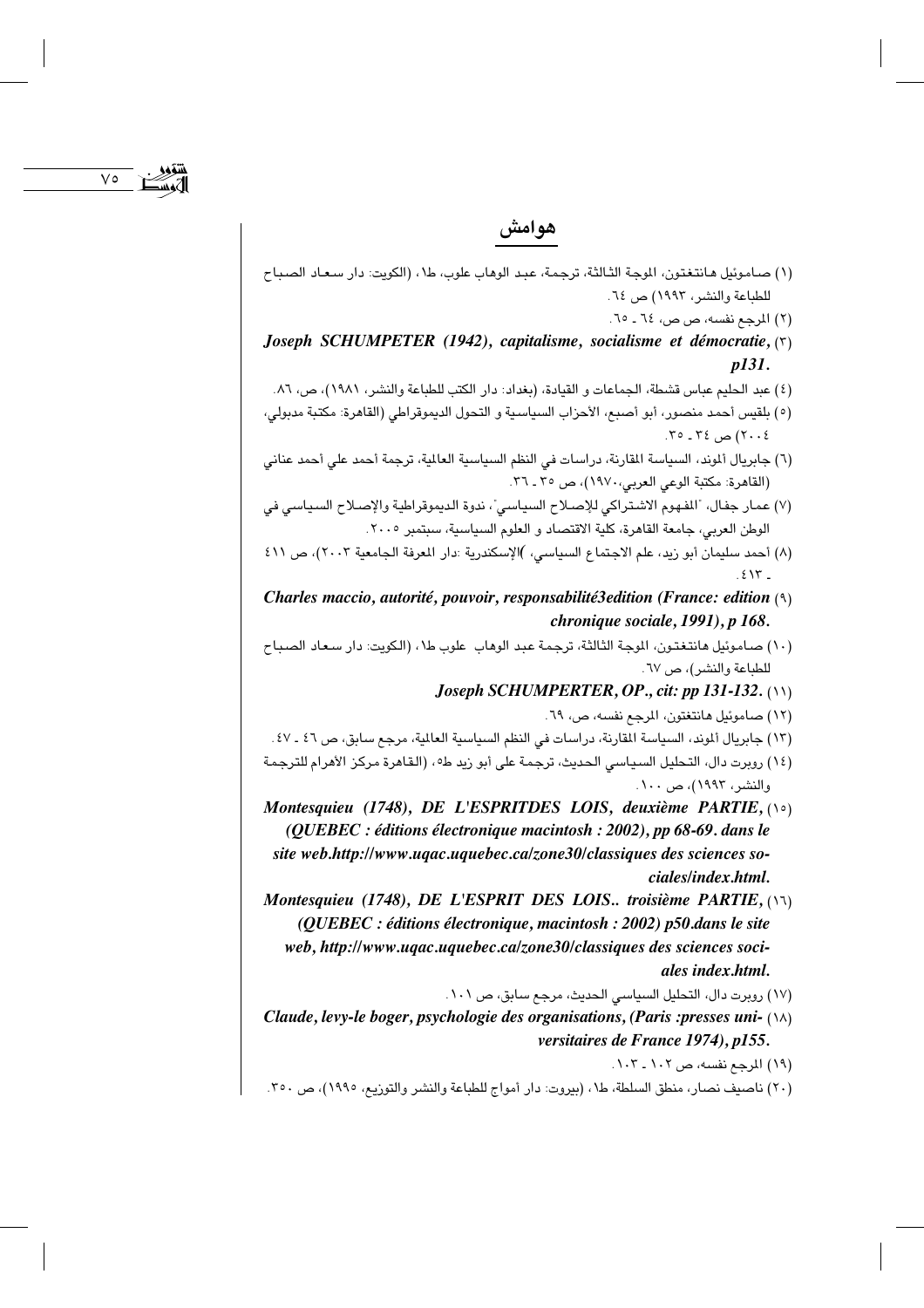- (٢١) جابريال ألموند، السياسة المقارنة، دراسات في النظم السياسية العالمية، مرجع سابق، ص ١٦٢ ـ  $\Lambda$
- (٢٢) بوتومور، الصـفوة و المجتمع، ترجمـة مـحمد الجـوهري، عليـا شكري، ط١، (الإسكندرية: دار الكتب الجامعية ١٩٧٢)، ص ٦٢ ـ ٦٣.
- GIOVANI BUSINO, ELITES ET ELITISME, (Alger :édition casbah, (YY) 1998), p 28.
	- (٢٤) ناصيف نصار، المرجع نفسه، ص ٣٦٣.
		- (٢٥) المرجع نفسه، ص ٢٦٥ ـ ٣٦٦.
	- (٢٦) عبد الحليم عباس قشطة، الجماعات و القيادة، ص ٨٦.
- (٢٧) حسن سعودي، الديموقراطية أسئلة وأجوبة، مجلة معالم، دار النشر مار ينو، العدد ٩، ربيع١٩٩٧، ص ٢٣.
	- (٢٨) المرجع نفسه، ص ٢٢ ـ ٢٤.
- René de Lacharriere, Etudes sur la Théorie démocratique, (Paris :édition (٢٩) payot, 1963), p55.
	- (٣٠) حسن سعودي، المرجع نفسه، ص ٢٤ ـ ٢٥.
- (٣١) د. جمال أبو شنب، الصفوة العسكرية و التنمية السياسية في دول العالم الثالث، (السكندرية: دار المعرفة الجامعية، ١٩٩٨) ص ٣٧.
	- WRIGHT Mills, l'élite du pouvoir, op. cit. 283. (٢٢)
	- (٣٣) اسماعيل على سعد، نظرية القوة، (القاهرة: دار المعرفة الجامعية، ١٩٩٨)، ص ٧٩.
- (٣٤) اسماعيل على سعد، المدخل إلى علم الاجتماع السياسي، ط١، (بيروت: دار النهضة العربية: ١٩٨٩)، ص ١٧٣ ـ ١٧٤.
- (٣٥) سويم العزي، الديكتاتورية الأستبدادية والديموقراطية، و العالم الثالث، ط ١، (الدار البيضاء: المركز الثقافي العربي للطباعة والنشر، ١٩٨٧)، ص ٧٠ ـ ٧١.
- (٢٦) فليب برو، علم الاجتماع السياسي، ترجمة محمد عرب ساسيللا، ط١، (بيروت: المؤسسة الجامعية للدراسات والنشر والتوزيع ١٩٩٨)، ص ٦٩ ـ ٧٠ .
	- (٣٧) إسماعيل على سعد، نظرية القوة، مرجع سابق، ص ١٧٤.
	- (٣٨) محمد علي محمد، أصول الاجتماع السياسي، مرجع سابق، ص ٢٣١.
		- (٣٩) المرجع نفسه، ص ٢٨٤.
	- (٤٠) د. إحسان محمد الحسن، علم الاجتماع العسكري، ط١، (بيروت:دار الطليعة، ١٩٩٠)، ص ٧٠.
		- (٤١) المرجع نفسه، ص ٧٣ ـ ٧٤.
		- (٤٢) سويم العزى، المرجع نفسه، ص ٧١.
		- (٤٣) د. إحسان محمد الحسن، المرجع نفسه، ص ٧٣ ـ ٧٥.
		- (٤٤) نور الدين زمام، القوى السياسية والتنمية، مرجع سابق، ص ٢٧٦ ـ ٢٧٤.
			- (٤٥) المرجع نفسه، ص ٢٧٦ ـ ٢٧٥.
		- (٤٦) د. إحسان محمد الحسن، علم الاجتماع العسكري، المرجع نفسه، ص ٩٢ ـ ٩٣.
			- (٤٧) نور الدين زمام، المرجع نفسه، ص ٢٧٧.
			- (٤٨) فليب برو، علم الاجتماع السياسي، مرجع سابق، ص ١٩٥.
	- (٤٩) سويم العزى، الديكتاتورية الأستبدادية والديموقراطية، والعالم الثالث، مرجع سابق، ص ١٣ ـ ١٦.